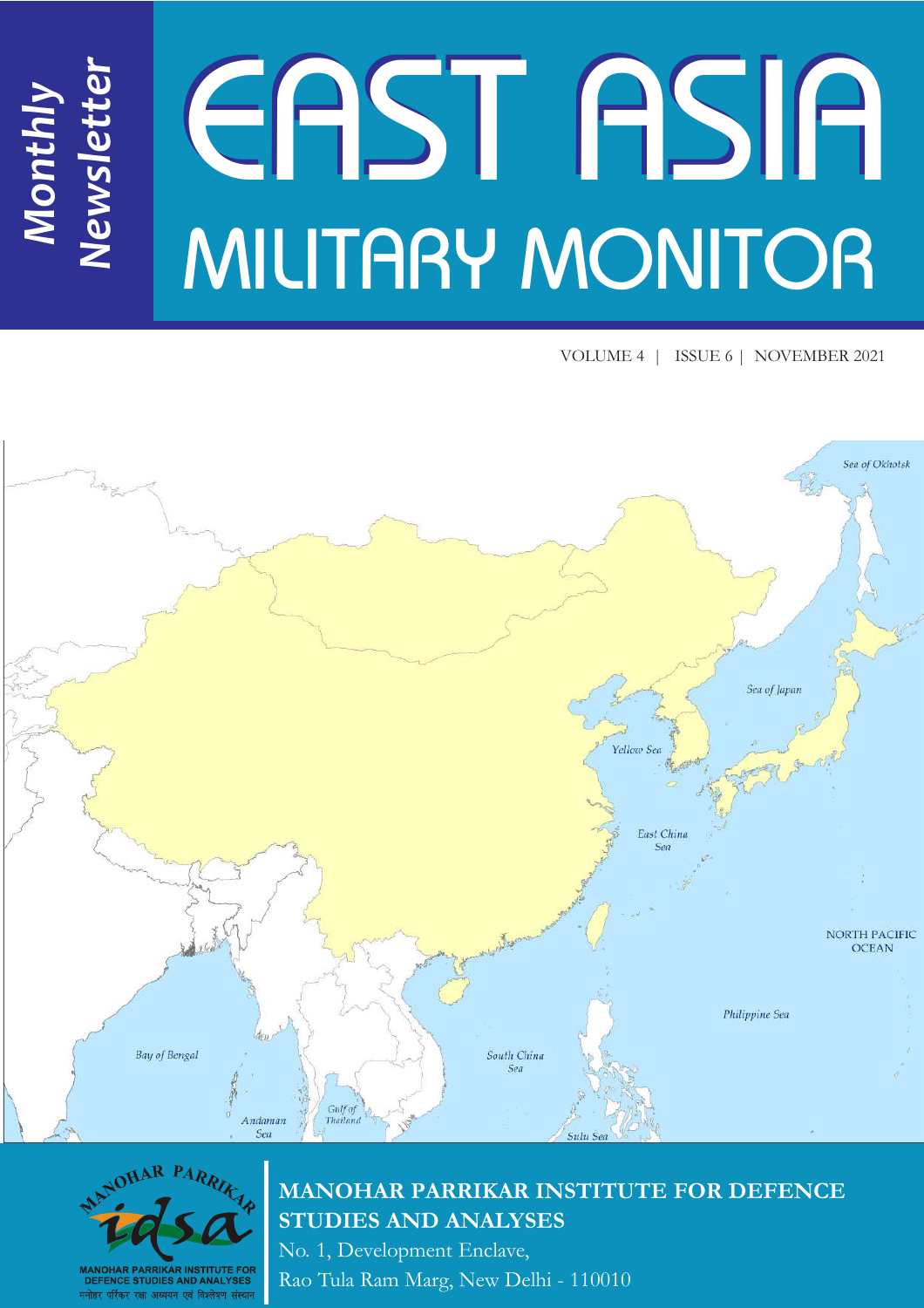# **CONTENTS**

## **MAPPING EAST ASIA**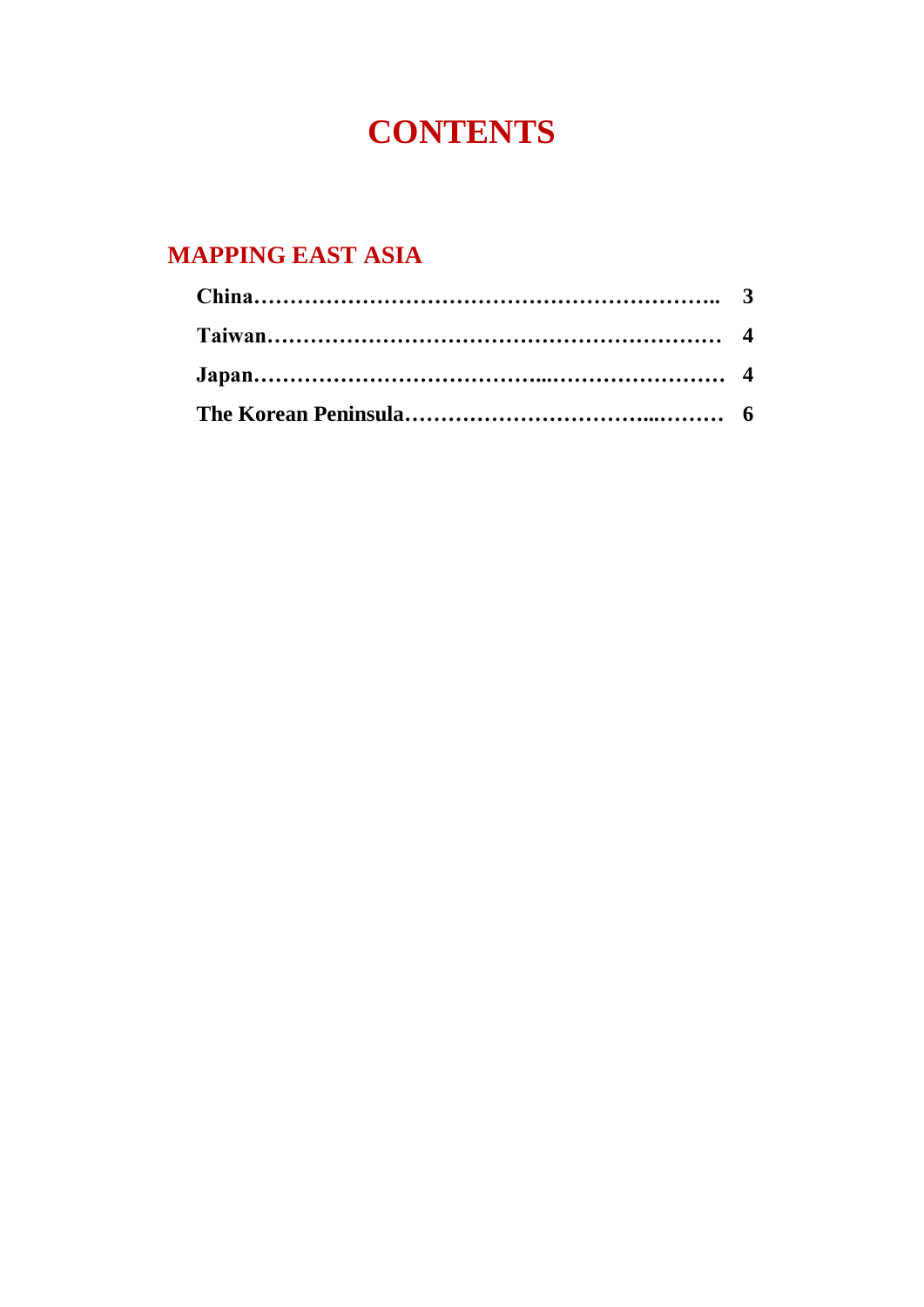# **MAPPING EAST ASIA**

#### **CHINA**

#### **Joint Aerial Patrol 2021 by Russian and the Chinese Military**

Russia and China conducted [joint strategic](https://news.cgtn.com/news/2021-11-19/Chinese-Russian-militaries-hold-2021-joint-aerial-patrol-15k63jv7S8w/index.html)  [aerial patrol](https://news.cgtn.com/news/2021-11-19/Chinese-Russian-militaries-hold-2021-joint-aerial-patrol-15k63jv7S8w/index.html) in the Asia-Pacific region with strategic bombers on 19 November. Reportedly, this aerial patrol is part of the annual exercises and is the third such exercise conducted by the two countries. The Chinese and the Russian military used H-6K bombers and Tu-95 MC respectively. While Japan lodged a protest with both countries, South Korea [had to scramble](https://www.janes.com/defence-news/news-detail/china-russia-conduct-joint-air-patrol-over-sea-of-japan) its fighter aircraft in response to the exercise. During the previous exercises as well, both South Korea and Japan had to scramble jets as Russian and Chinese aircraft entered South Korea's air defense identification zone (ADIZ) in 2019 through Miyako Strait in the East China Sea. The Chinese statement about the aerial patrol claimed that the patrol was not directed against any third country.

#### **Virtual Talk between Chinese and Russian Defence Ministers**

The Chinese State Councilor and Minister of National Defense, General Wei Fenghe and Russian Defence Minister General Sergei Shoigu held [virtual talks](http://english.chinamil.com.cn/view/2021-11/23/content_10110231.htm) on 23 November 2021 to discuss prospects of further military and strategic cooperation between the two countries. At the meeting, the two ministers also noted how successfully China and Russia have promoted practical military cooperation and have achieved new breakthroughs and developments in joint exercise and training. The two sides affirmed to work together to sustain this momentum and comprehensively implement the important

consensus reached by the heads of states of the two countries. Lastly, they pledged to continue to deepen strategic coordination and strengthen cooperation in strategic exercises and joint patrols in order to safeguard the core interests of the two countries and to maintain regional and international security and stability.

#### **Chinese National Defense Spokesperson reviews military achievements**

In a regular press briefing held by the Chinese Defense Ministry, Senior Col. Wu Qian, spokesperson for the Ministry of National Defense (MND) of the People's Republic of China (PRC), highlighted some of the [major achievements](http://english.chinamil.com.cn/view/2021-11/26/content_10112172.htm) of the Chinese military in weaponry and equipment development. Speaking on overall equipment development, he stated that the Chinese Military Commission (CMC) has phased out first-generation equipment, reduced the use of second-generation equipment and has commissioned in large quantities third-generation equipment and above. Elaborating further, he contended that the number of traditional equipment for ground combat and coastal defence has been reduced and new types of equipment for protection of the far seas and long-range strike has been developed.

With regard to building equipment for the joint operations system, Col. Wu noted that the military had optimized the proportion between heavy, medium and light land equipment and has promoted the development of equipment series for aircraft carrier formations and amphibious formations. Further, they have improved equipment systems for air control battle, electronic countermeasure, and transportation and projection while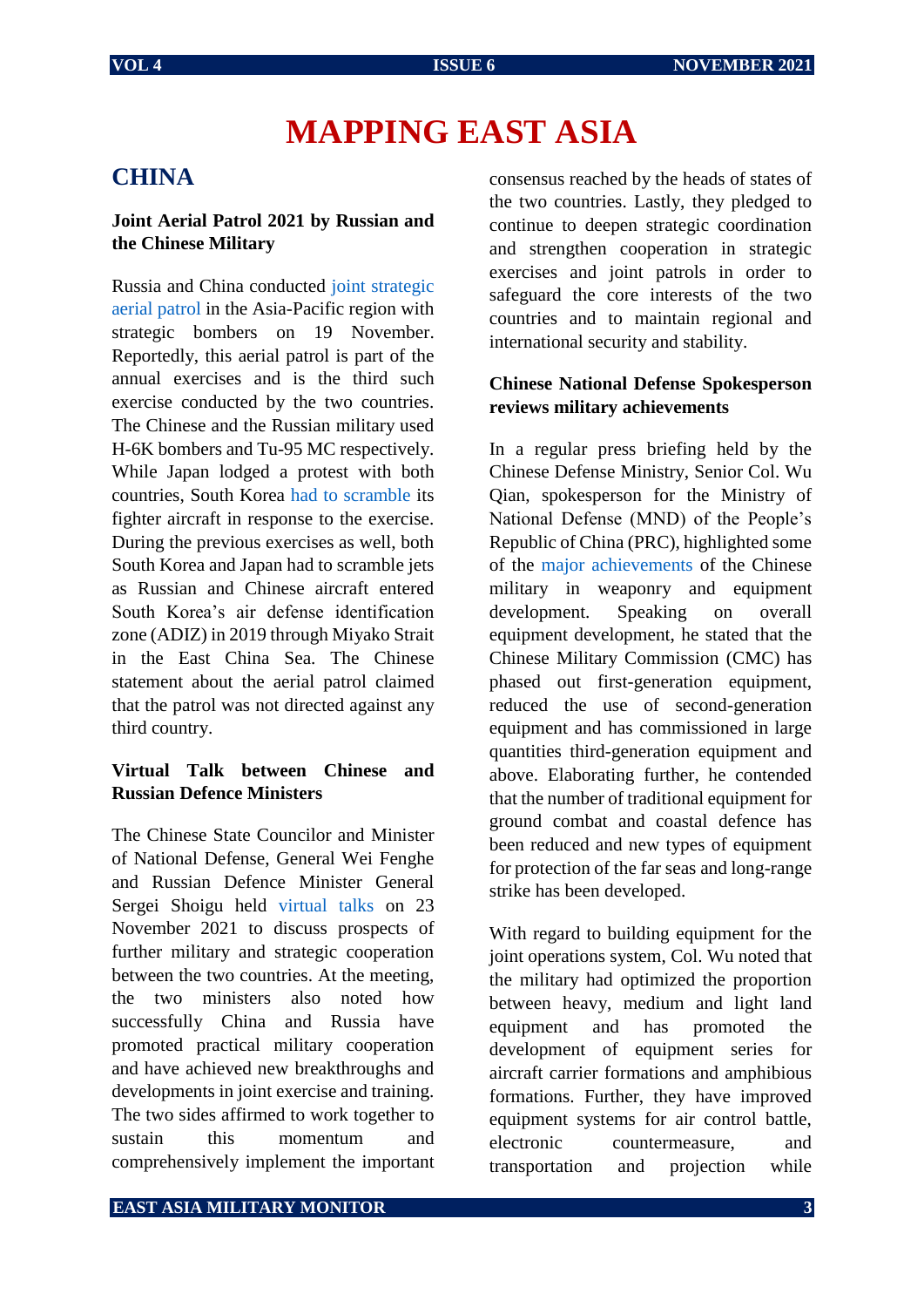simultaneously enhancing intermediate and long-range precision strike capabilities, and covering the whole territory with a fundamental information network.

Col. Wu also drew attention to backbone equipment development where new Type 15 light tanks, long-range multiple rocket launcher systems (MRLS) and Z-20 helicopters have been commissioned. He informed that the first indigenous aircraft carrier, Type 075 amphibious assault ships and Type 055 10,000-ton-class destroyers have been already put into service and the J-20, J-16 and J-10C warplanes have achieved combat capabilities. Lastly, DF-17 and DF-26 missiles have been commissioned in batches. At the end of the review, he declared that the Chinese military will continue to diligently implement President Xi's instructions and decisions and will move faster to accelerate weaponry and equipment modernization.

#### **TAIWAN**

#### **Taiwan National Defense Report for 2021**

The Taiwan Ministry of National Defense released it[s annual National Defense Report](https://www.taipeitimes.com/News/taiwan/archives/2021/11/10/2003767644) on 10 November. For the first time, this year's Defense Report titled, *Resilience: ROC Armed Forces* was released in Chinese and English versions simultaneously. Reportedly, the English version was released with the Chinese one to boost Taiwan's communication with foreign countries and strengthen efforts to combat the increasing military threat from China. Also, it intended to support the Government's policy to make Taiwan a bilingual nation. Offering the latest assessment, the Report claimed Taiwan to be facing grave military threat as China has

launched "gray zone warfare" against the former. Accordingly, the PLA has been [flying warplanes](https://www.taipeitimes.com/News/front/archives/2021/11/10/2003767628) into Taiwan's ADIZ. Also, Chinese armed forces are capable of blockading Taiwan's key harbours and airports and critical air and sea lines of communication and impact Taipei's military supplies and logistic resources. Furthermore, Chinese military modernization is aimed to obtain military superiority to the extent that it can deny foreign assistance forces from reaching the island in an event of an invasion. Apart from conventional military threats, the Report also informed about [cyber and](https://www.taipeitimes.com/News/taiwan/archives/2021/11/10/2003767644)  [cognitive warfare](https://www.taipeitimes.com/News/taiwan/archives/2021/11/10/2003767644) deployed by China to conquer Taiwan without a full-scale military conflict.

On the issue of Taiwan's response to the Chinese military threat, the Report affirmed Taipei's resolve to strengthen its "[asymmetric warfare](https://www.taipeitimes.com/News/front/archives/2021/11/10/2003767628)" capabilities by ramping up domestic arms production, procurement of new weapons systems from abroad and restructuring the military. Further, it underscored Taiwan's strategy of delaying a Chinese invasion by deploying coastal minefields and targeting Chinese airfields, ports and assembly areas close to the Strait.

### **JAPAN**

#### **Japan advancing Interoperability with Indo-Pacific partners**

In mid-November, Japan's Maritime Self-Defense Force (JMSDF) conducted several joint exercises with key allies in pursuit of a Free and Open Indo-Pacific. For instance, the JMSDF together with the United States (US) Navy, conducted [anti-submarine](https://www.taipeitimes.com/News/front/archives/2021/11/10/2003767628)  [warfare exercise](https://www.taipeitimes.com/News/front/archives/2021/11/10/2003767628) for the first time in the South China Sea. The aim was to augment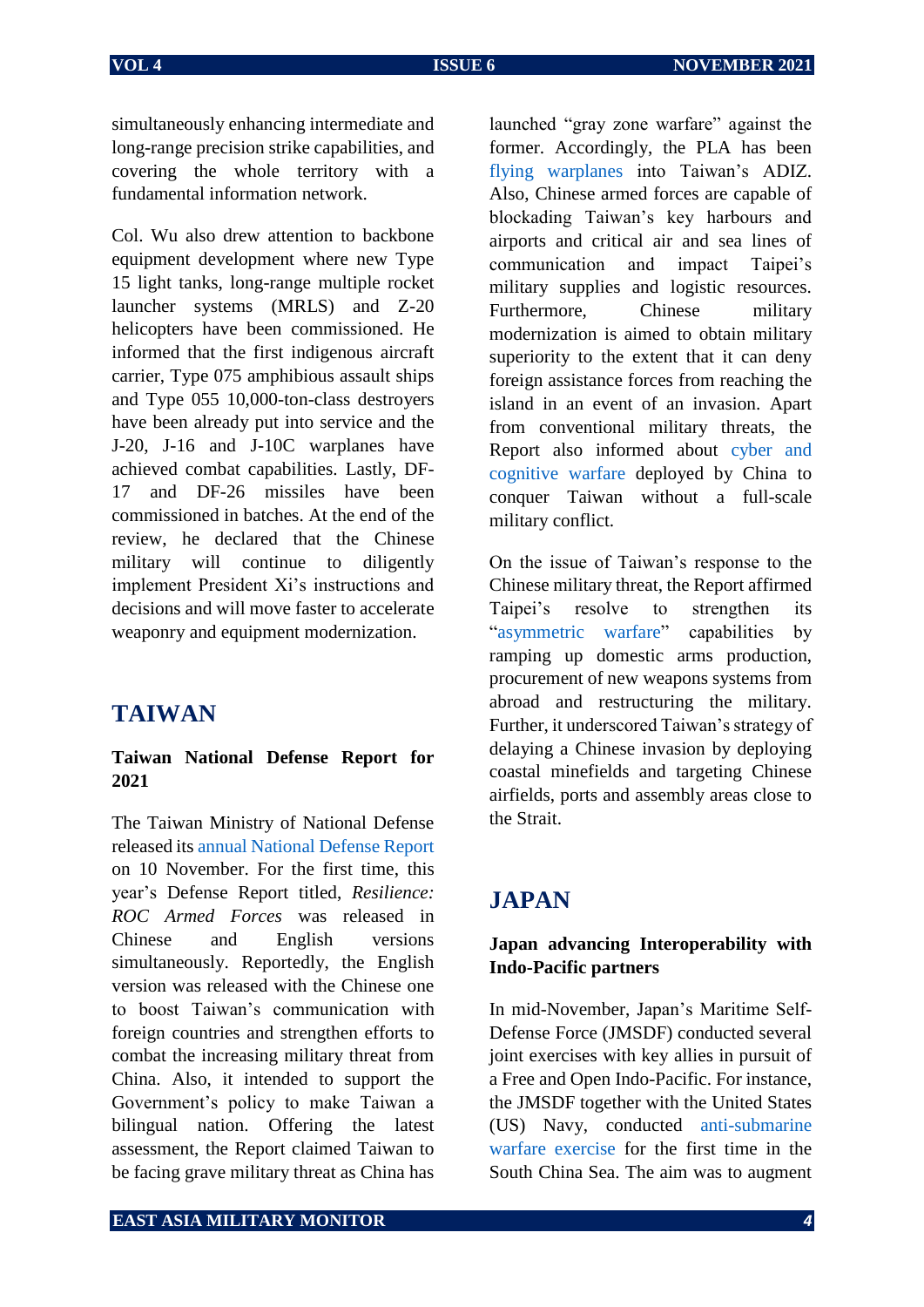tactical interoperability between the allies and bolster deterrence. The exercise involved *JS Kaga* and *JS Murasame*, P-1 patrol aircraft and submarine, *USS Milius* and P-8A maritime aircraft.

Separately, the Japan-Australia bilateral exercise "[Nichi-Gou Trident](https://d.docs.live.net/d02ad37ffb30f161/Documents/MP-IDSA%20work/East%20Asia%20Military%20Monitor/EAMM%20Nov-Dec/JMSDF%20conducted%20bilateral%20exercise%20with%20Australian%20Navy)" was conducted south of Shikoku from 10-12 November. During this exercise, asset protection of Australian forces, in keeping with Article 95-2 of the Japan Self-Defense Force Law was conducted. This was the first time JSDF protected warships beyond the US Navy. JMSDF sent Murasame-class destroyer *JS Inazuma* to escort the Australian Navy's Anzac-class frigate *HMAS Warramunga*. The Japanese defence ministry indicated that "protection of the Australian military represents [enhanced](https://www.janes.com/defence-news/news-detail/australia-japan-mark-new-level-of-naval-interoperability-in-jmsdf-escort-mission)  [interoperability](https://www.janes.com/defence-news/news-detail/australia-japan-mark-new-level-of-naval-interoperability-in-jmsdf-escort-mission) and closer co-operation with our special strategic partner Australia." Earlier, Japan and Australia also finalized the [Reciprocal Access Agreement](https://www.pm.gov.au/media/reciprocal-access-agreement) (RAA).

Subsequently, Japan, together with the US, Australia, Canada and Germany, conducted a multilateral naval exercise, called the [ANNUALEX](https://www.cpf.navy.mil/News/Article/2849971/australia-canada-germany-japan-us-join-for-annualex-2021/) in the Philippine Sea from 21-30 November. The primary objective of this tactical exercise reportedly was to augment maritime communication tactics, anti-submarine warfare and air warfare operations, replenishments-at-sea, and maritime interdiction manoeuvres. The idea was to enable the navies to manoeuvre in difficult maritime environments with integrated surface and air engagements, and bolster mutual "war-fighting readiness, maritime superiority, and power projection in the Indo-Pacific". It is noteworthy, that the JMSDF conducts this annual exercise with key Indo-Pacific partners to bolster strategic coordination, and further advance existing combat interoperability amongst

allies and strategic partners, and boost readiness across all platforms. The goal is to advance navy-to-navy cooperation and preserve regional security.

#### **Japan to Increase Defence Capacity**

In late November, Prime Minister Fumio Kishida, together with the Defence Minister Nobuo Kishi reviewed troops at the Ground Self-Defense Force's (GSDF) Camp Asaka in Tokyo. There, Prime Minister Kishida declared that in the backdrop of Pyongyang's advancement of new technologies including hypersonic glide weapons and missiles with irregular orbits and massive Chinese military modernization and unilateral attempts to change the status quo, Japan will also [bolster necessary defence capacities.](https://english.kyodonews.net/news/2021/11/2083092bfa42-kishida-says-enemy-base-strike-capabilities-option-to-boost-defense.html) The Prime Minister contended that "all options including the acquisition of enemy base strike capabilities" are on the table as Japan reviews its National Security Strategy by 2022.

In a separate development, Japan approved a [supplementary defence budget](https://www.janes.com/amp/japan-adds-usd68-billion-to-2021-defence-budget/ZnlJK3dHVU9mZ28xajRJVkc5dVI5VFp1cVMwPQ2) of ¥773.8 billion or US\$ 6.8 billion for FY 2021. The budget was dubbed as the 'defense strengthening acceleration package'. Consequently, together with the ¥5.34 trillion initial budget, the total defence budget now amounts to more than ¥6 trillion. Reportedly, the supplementary budget has allocated ¥97.8 billion for the development of an [integrated air and](https://thediplomat.com/2021/11/japan-approves-record-extra-defense-budget/)  [missile defense system.](https://thediplomat.com/2021/11/japan-approves-record-extra-defense-budget/) Also, Japan is set to purchase Patriot Advanced Capability 3 (PAC-3) Missile Segment Enhancement (MSE), and acquire the surface-to-air missile (SAM) system to defend JSDF bases from cruise missiles and air-tosurface missiles. Additionally, there are indications to acquire 3 Kawasaki P-1 maritime patrol aircraft, increase naval mines, and the Type 12 lightweight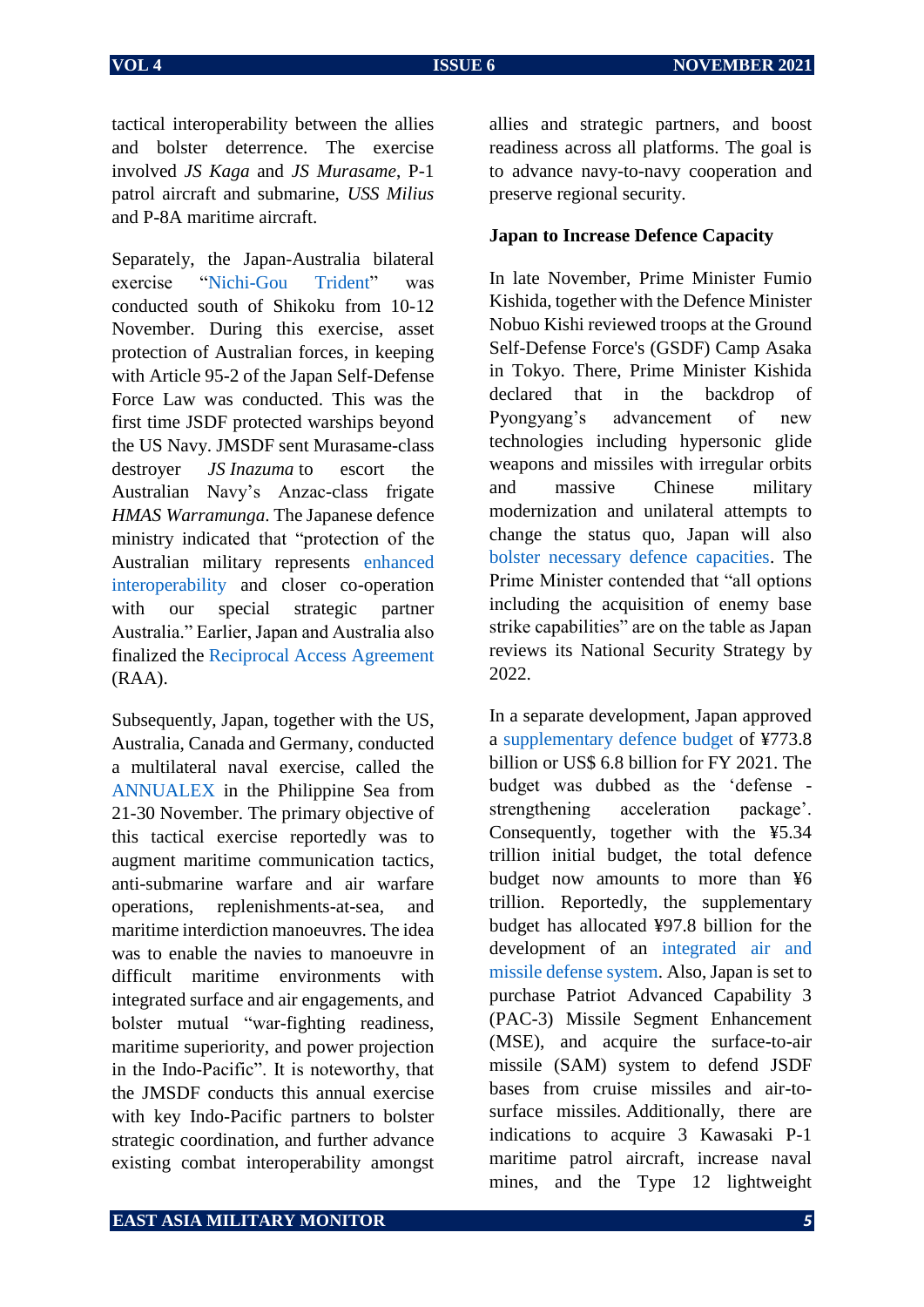torpedo, the Type 18 heavyweight torpedo and the Type 07 Vertical Launch Antisubmarine rocket. Furthermore, the JGSDF plans to set up a casern for a new camp on the Ishigaki Island in Okinawa, where Japan will deploy surface-to-air and antiship missile batteries, along with a few hundred troops.

#### **US-Japan 2+2 and Quad Meeting**

Reports indicate that Japan and the US may schedule their [2+2 dialogue](https://english.kyodonews.net/news/2021/11/76fdbad29963-japan-us-eye-2-plus-2-security-talks-in-jan.html) involving the foreign and defence ministers in January 2022. Japanese Foreign Minister Yoshimasa Hayashi and Defence Minister Nobuo Kishi will hold discussions with their US counterparts, Secretary of State Antony Blinken and Defense Secretary Lloyd Austin, to further bolster the US-Japan alliance, especially discussing denuclearization of the Korean Peninsula, and preserving stability in the Taiwan Strait. Prior to that, Japan is reportedly expected to finalize the contentious issue of sharing more of the costs related to [stationing American troops.](https://mainichi.jp/english/articles/20211117/p2g/00m/0na/053000c) The last 2+2 meeting was hosted in Tokyo on 16 March 2021

Separately, White House's Indo-Pacific coordinator Kurt Campbell confirmed on 19 November that Japan will host the next in-person Quad meeting in early 2022. Additionally,China extended an invitation to Japanese Foreign Minister Yoshimasa Hayashi after he assumed office. While stabilizing [China-Japan](https://www.japantimes.co.jp/news/2021/11/21/national/yoshimasa-hayashi-china-invite/) relations is vitally important, the Foreign Minis ter confirmed that "nothing is set, and no arrangements are being made" for the visit.

#### **KOREAN PENINSULA**

#### **Artillery firing exercises by North Korea**

As per reports from North Korean state media, Pyongyang conducted [artillery](https://www.defensenews.com/flashpoints/2021/11/07/north-korea-stages-artillery-firing-drill-in-latest-weapons-test/)  [firing exercises](https://www.defensenews.com/flashpoints/2021/11/07/north-korea-stages-artillery-firing-drill-in-latest-weapons-test/) to enhance its defence capability. An artillery firing competition among mechanized units was organized on 6 November, where senior government and military officials were present to supervise. Apparently, the recent drills were designed to inspect the progress of the mechanized units in their mobile combat capabilities and intensify competitive training throughout North Korea's military. Although North Korea's artillery tests do not garner much international attention, the long-range artillery pieces deployed near the border with South Korea pose a significant security threat to Seoul.

#### **South Korea and US jointly conduct aerial drill**

Reportedly, South Korea and the US conducted a [joint aerial exercise](https://www.reuters.com/business/aerospace-defense/skorea-us-quietly-hold-joint-air-exercises-amid-calls-talks-with-nkorea-2021-11-01/) on 1 November, largely due to mounting tensions over North Korea's recent missile test in late October. However, unlike previous exercises which mobilized tens of thousands of troops and cutting-edge equipment, this year, some 100 aircraft were dispatched from both sides, including South Korea's F-15Ks and KF-16s and the US' F-16s. It is noteworthy, that no equipment or soldiers from the US mainland joined the exercises. Also, the South Korean spokesperson declined to confirm the report. According to observers, the exercise was scaled back since 2017 to advance talks with Pyongyang regarding termination of its nuclear and missile programme in return for US aid.